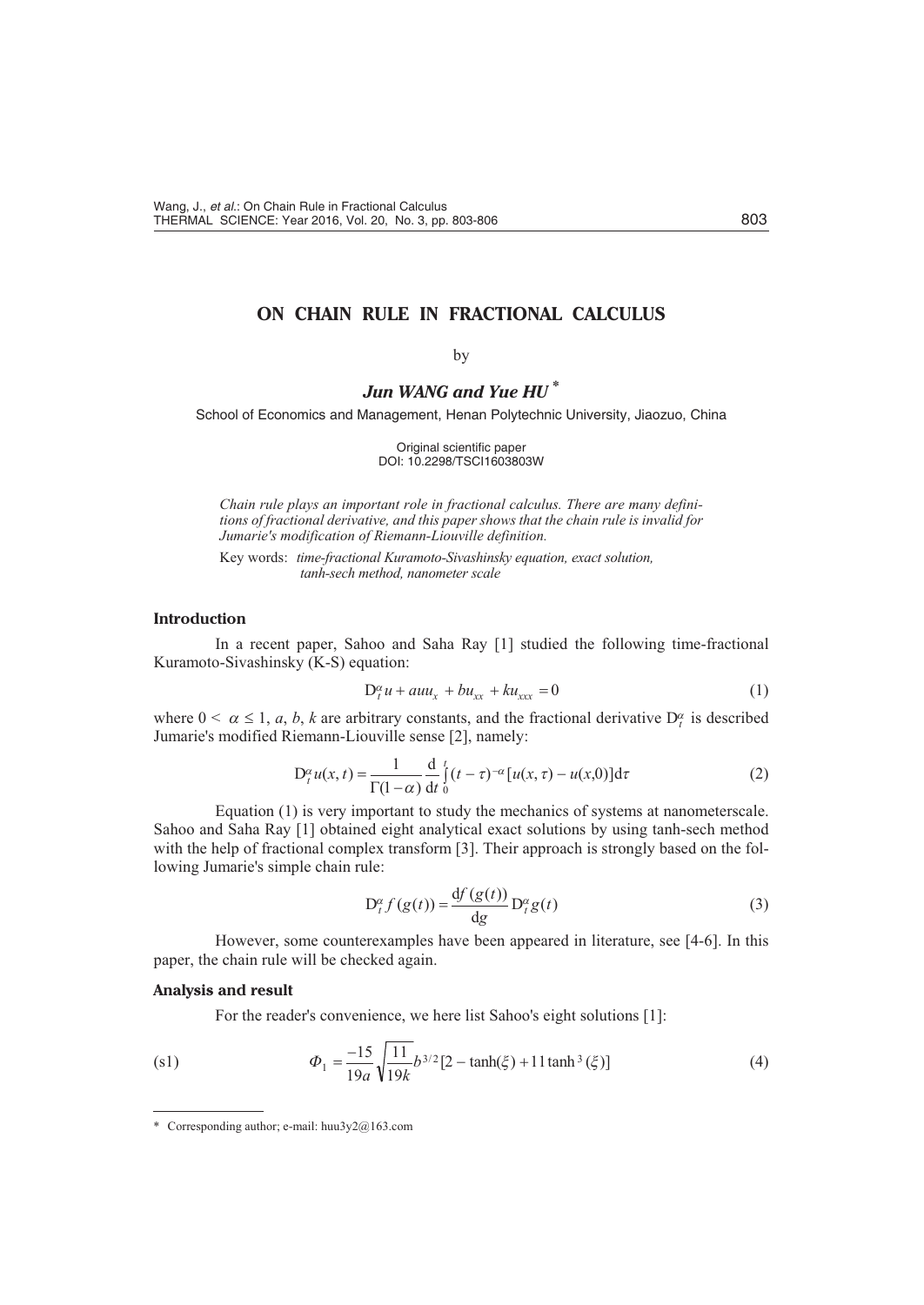| where | $\xi = \frac{1}{2} \sqrt{\frac{11b}{19k}} x \sqrt{\frac{11}{19k} \frac{30b^{3/2}t^{\alpha}}{19\Gamma(\alpha - 1)}}$ |      |
|-------|---------------------------------------------------------------------------------------------------------------------|------|
| (s2)  | $\Phi_2$ $\frac{15}{10g} \sqrt{\frac{11}{10k} b^{3/2} [2 \quad 9 \tanh(\xi) \quad 11 \tanh^3(\xi)]}$                | (5)  |
| where | $\xi = \frac{1}{2} \sqrt{\frac{11b}{19k}} x \sqrt{\frac{11}{19k} \frac{30b^{3/2}t^{\alpha}}{19\Gamma(\alpha-1)}}$   |      |
| (s3)  | $\Phi_3$ $\frac{15}{105} \sqrt{\frac{11}{104}} b^{3/2} [2 \quad 9 \tanh(\xi) \quad 11 \tanh^3(\xi)]$                | (6)  |
| where | $\xi = \frac{1}{2} \sqrt{\frac{11b}{10k}} x + \sqrt{\frac{11}{10k}} \frac{30b^{3/2}t^{\alpha}}{10\sqrt{10}}$        |      |
| (s4)  | $\Phi_4 = \frac{15}{105} \sqrt{\frac{11}{10^6} b^{3/2} [2 + 9 \tanh(\xi) + 11 \tanh^3(\xi)]}$                       | (7)  |
| where | $\xi = \frac{1}{2} \sqrt{\frac{11b}{10k}} x - \sqrt{\frac{11}{10k}} \frac{30b^{3/2}t^{\alpha}}{10k^2}$              |      |
| (s5)  | $\Phi_5 = \frac{15}{10} \sqrt{\frac{1}{10!} b^{3/2} [2 \quad 3 \tanh(\xi) \quad \tanh^3(\xi)]}$                     | (8)  |
| where | $\xi = \frac{1}{2} \sqrt{\frac{b}{10L}} x - \sqrt{\frac{1}{10L}} \frac{30b^{3/2}t^{\alpha}}{100C}$                  |      |
| (s6)  | $\Phi_6 = \frac{15}{10} \sqrt{\frac{1}{10L} b^{3/2} [2 + 3 \tanh(\xi) + \tanh^3(\xi)]}$                             | (9)  |
| where | $\xi = \frac{1}{2} \sqrt{\frac{b}{10L}} x + \sqrt{\frac{1}{10L} \frac{30b^{3/2}t^{\alpha}}{10\sqrt{t^{2}}}}$        |      |
| (s7)  | $\Phi_7$ $\frac{15}{10}$ $\sqrt{\frac{1}{10!}}b^{3/2}[2 \quad 3 \tanh(\xi) \quad \tanh^3(\xi)]$                     | (10) |
| where | $\xi = \frac{1}{2} \sqrt{\frac{b}{19k}} x + \sqrt{\frac{1}{19k} \frac{30b^{3/2}t^{\alpha}}{19\Gamma(\alpha-1)}}$    |      |
| (s8)  | $\Phi_8$ $\frac{15}{19a} \sqrt{\frac{1}{19k}} b^{3/2} [2 \quad 3 \tanh(\xi) \quad \tanh^3(\xi)]$                    | (11) |
| where | $\xi$ $\frac{1}{2}\sqrt{\frac{b}{19k}}$ x $\sqrt{\frac{1}{19k}\frac{30b^{3/2}t^{\alpha}}{19\Gamma(\alpha-1)}}$      |      |

Next, we will prove that these solutions are not true.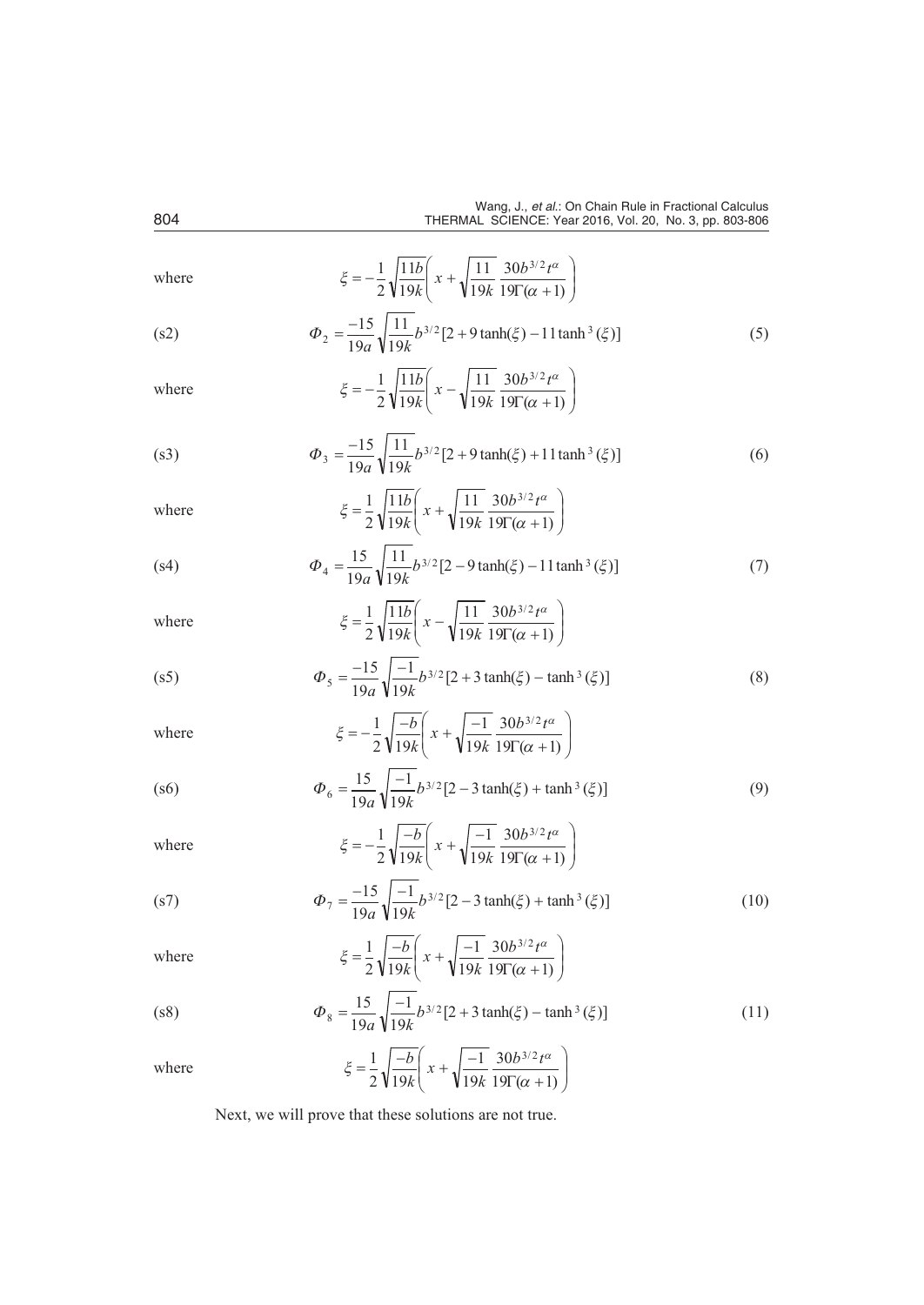By eq.  $(2)$ , we can re-write the eq.  $(1)$ :

$$
\frac{1}{\Gamma(1-\alpha)}\frac{d}{dt}^{t}_{0}(t-\tau)[u(x,\tau) - u(x,0)]d\tau \quad auu_{x} \quad bu_{xx} \quad ku_{xxx}
$$
\n(12)

For simplicity, we choose  $a = 1$ ,  $b = 1$ ,  $k = 11/19$ , and  $\alpha = 0.5$  in eq. (1) for checking the obtained solutions listed previously.

If the function  $(4)$  is a solution of the fractional differential eq.  $(1)$ , then the function:

$$
u(x,t) = \frac{30}{19} - \frac{135}{19} \tanh \frac{x}{2} - \frac{15t^{0.5}}{19\Gamma(1.5)} = \frac{165}{19} \tanh^3 \frac{x}{2} - \frac{15t^{0.5}}{19\Gamma(1.5)}
$$
(13)

satisfies the following equation:

$$
\frac{d}{dt} \Big|_{0}^{t} (t - \tau)^{0.5} [u(x, \tau) - u(x, 0)] \, d\tau \quad \Gamma(0.5) \, u u_x \, u_{xx} \, \frac{11}{19} u_{xxx} \tag{14}
$$

Integrating both sides of the eq.  $(14)$  with respect to time from 0 to 1, we have:

$$
\int_{0}^{t} (t-\tau)^{0.5} [u(x,\tau) - u(x,0)] \mathrm{d}\tau \qquad \Gamma(0.5) \int_{0}^{t} u u_x \qquad u_{xx} \qquad \frac{11}{19} u_{xxx} \qquad (15)
$$

Take  $x = 0$  in eq. (15), we have:

$$
\int_{0}^{t} (t - \tau)^{-0.5} \frac{165}{19} \tanh^{3} \frac{15\sqrt{t}}{19\Gamma(1.5)} \frac{135}{19} \tanh \frac{15\sqrt{t}}{19\Gamma(1.5)} dt
$$
  

$$
\Gamma(0.5) \int_{0}^{1} u u_x \quad u_{xx} \quad \frac{11}{19} u_{xxx} \Big|_{x=0} dt
$$
 (16)

However, by MAPLE software, we obtain that left side of eq.  $(16)$  approximately equals  $-4.26$  and right approximately equals  $-0.25$ .

Thus, the function (4) is not a solution of the eq. (1). Similarly we can prove that the functions  $(5)-(11)$  do not satisfy eq.  $(1)$ .

# **Dis cus sion and con clu sions**

Chain rule is not valid for Jumarie's definition of fractional derivative, and new definitions for fractional derivative are much needed. Some new trends in this direction are lattice fractional derivative [7], discrete fractional derivative [8], and He's fractional derivative [9].

This paper gives an effective way to check the chain rule for fractional calculus.

### **Acknowledgment**

The work was supported by the National Natural Science Foundation of China, No. 51304066, 51474096.

## **Ref er ences**

- [1] Sahoo, S., Saha Ray, S., New Approach to Find Exact Solutions of Time-Fractional K-S Equation, *Physica* A: Statistical Mechanics and its Applications, 434 (2015), Sep., pp. 240-245
- [2] Jumarie, G., Modified Riemann-Liouville Derivative and Fractional Taylor Series of Nondifferenti-Able Functions Further Results, *Comput. Math. Appl. 51* (2006), 9-10, pp.1367-1376
- [3] He, J.-H., A Tutorial Review on Fractal Spacetime and Fractional Calculus, *International Journal of Theoret i cal Phys ics, 53* (2014), 11, pp. 3698-3718